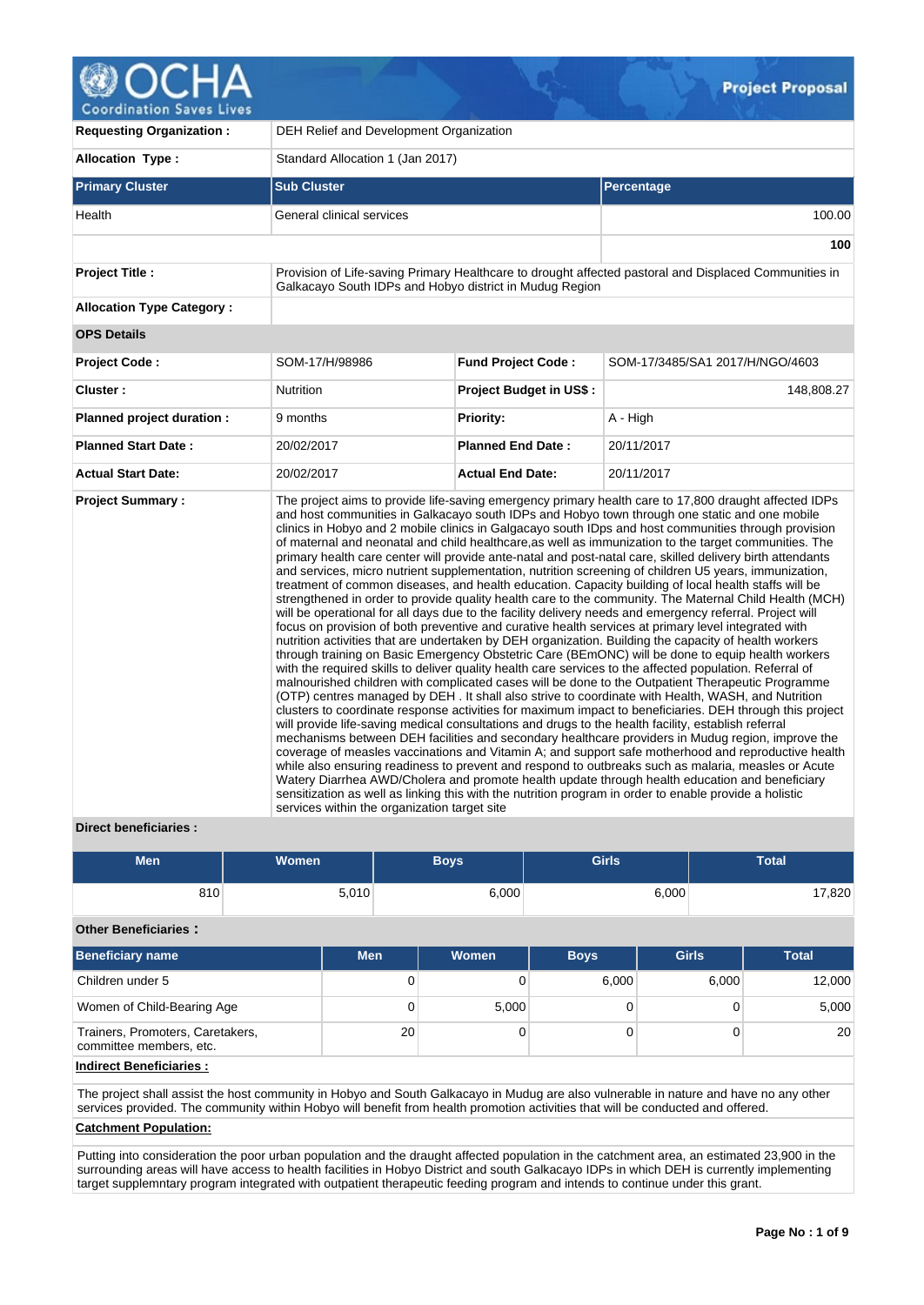## **Link with allocation strategy :**

DEH's proposal is in line with the SHF strategy number 2: Lifesaving and life-sustaining integrated response to Internally Displaced Persons IDPs and host communities as well as SHF strategy number 3:Acute Watery Diarhea (AWD/Cholera) response in draught affected population in Somalia. The proposed activities are in line with the 2017 Somalia Humanitarian Plan's health priorities of number 1: Improved access to essential life-saving health services (quality primary and secondary health care) for crisis-affected populations aimed at reducing avoidable morbidity and mortality and number 2:To contribute to the reduction of maternal and child morbidity and mortality

#### **Sub-Grants to Implementing Partners :**

| <b>Partner Name</b>                                   | <b>Partner Type</b> | <b>Budget in US\$</b>       |
|-------------------------------------------------------|---------------------|-----------------------------|
|                                                       |                     |                             |
| Other funding secured for the same project (to date): |                     |                             |
| <b>Other Funding Source</b>                           |                     | <b>Other Funding Amount</b> |

#### **Organization focal point :**

| <b>Name</b>         | <b>Title</b>       | <b>Email</b>        | <b>Phone</b>  |
|---------------------|--------------------|---------------------|---------------|
| Mohamed Yussuf Abdi | Executive director | deh_org@hotmail.com | +254722548133 |
| <b>BACKGROUND</b>   |                    |                     |               |

#### **1. Humanitarian context analysis**

Somalia is currently experiencing a draught that has led severe food security for than 13% of the population making humanitarian situation in the country very fragile. Poor Gu 2016 April-June rains coupled with poor 2016 Oct-Dec rainfalls prospect led to draught condition in most part of the country and subsequent worsening of health and nutrition of the communities. Effort to reduce the level of mortality and morbidity continued to under by irregular whether partners. Other contextual factors on food security, WATSAN, household and child diversity, maternal health and nutrition data were collected have shown greater needs for these services. The above recent assessment shows Galkacayo south IDP and Hobyo settlement needs have been increasing based on a previous joint assessment that undertaken in Health cluster. According to the FSNAU recent Assessment on the Current Situation of Galkacayo south IDPs and Vulnerable Host Communities affected by Conflicts and droughts in Mudug region, there are about 6 IDPs camps covering 8 sections of the town. Most part of Mudug region are either controlled by Al shabab militia of local government authority and despite this most liberated areas of Hobyo and Galkacayo south IDPs lack basic primary healthcare services.The lack of access to basic health services in many areas exacerbates already high rates of under-5 child mortality and increases the incidence of preventable diseases. The existing cold chain equipment, vital for immunization, is inadequate and its capacity is limited. Persistent low immunization coverage results in high numbers of unvaccinated children under 5 and occurrence of vaccine preventable diseases (VPD) such as measles. Acute malnutrition rates remain high, requiring lifesaving interventions. The lack of adequate antenatal care (ANC) puts women at elevated and recurrent risk of death due to obstetric complications. Health facilities lack essential medicines to deliver quality basic health services. In Bakool region, healthcare in almost non-existent and the region due to multiple challenges from access issues, poor communities, historical underserved status and the recurrent seasonal shocks experiences high morbidity and mortality rates. According to the Joint Health & Nutrition Programme (JHNP) 2016 Annual Report, Mudug region in Somalia has the poorest health facilities with poor Antenatal Care (ANC) visits, facility delivery and access to health. Therefore, this project will address that gap and enhance health services delivery to these underserved communities.The majority of the people have fled from the areas of conflict to the safe areas in Hobyo and Galkacayo district, where they can access and get immediate response from Humanitarian Aid services. Poor living conditions and insufficient healthcare has led to measles and AWD outbreaks and other communicable diseases that afflict the draught stricken communities in these areas and hence urgent emergency primary healthcare is of paramount to support them.

#### **2. Needs assessment**

Adverse draught conditions and the demand by localized conflicts has hit Galgadud region and more specifically to Galgacayo area this has worsened the healthcare services in the regions. Recent HMIS data collected from Galkacayo south IDPs partner's facilities for the month of Oct to Dec2016, shows high trends of communicable diseases, negligible deliveries in MCH/HC an a high number of moderately and severely under nourished children. With IDP women having low facility based delivery in Somalia, the lives of pregnant women remain in danger and women of child bearing age have no access to much needed life-saving healthcare. More than 2.5 million people in droughtaffected areas in need of health services, including 500,000 children under-5 and 575,000 women of child bearing age. In 2016, Over 14,000 of Acute Watery Diarrhea (AWD) cases were reported and 497 of these died with case fatality of 3.5%. 58% of the cases were children under 5 years of age. In southern regions of Somalia in particular Bay, more than 677 Acute Watery Diarrhea AWD/cholera cases have already been reported in the second week of January (Health Cluster Bulletin, January 15, 2017) and the number of cases is expected to increase as rivers are already drying up and water is scarce.Mudug region is one of the most undeserved regions in Somalia and large part of it remains inaccessible denying communities much-needed services. Apart from Galkayo North and Haradheree cold chain, vital for immunization is non-existent. The region is one of the most under-served regions in Somalia. According to the Joint Health and Nutrition Program, the region has the least facility deliveries in Somalia and virtually non-existent primary healthcare.However, Galkacayo south IDPs and Hobyo district are part of the areas in Mudug region in which primary health care services is below the required any international standard.

## **3. Description Of Beneficiaries**

The target population shall be mainly drawn from draught affected and displaced population by the fighting in the adjusted areas as well as the drought. The target beneficiaries shall be boys, girls, women and men irrespective of their status. Beneficiaries are mainly the draught affected pastorals and Internally Displaced Persons IDPs. The beneficiaries include girls, boys, women and men irrespective of status and needs. Especial emphasis is given to pregnant and lactating women and children under-five who face the biggest danger of morbidities and mortality due to pregnancy-related complications and childhood illnesses. Men will be encouraged to seek healthcare to create healthy communities and due to their role as bread winners in a difficult situations and circumstances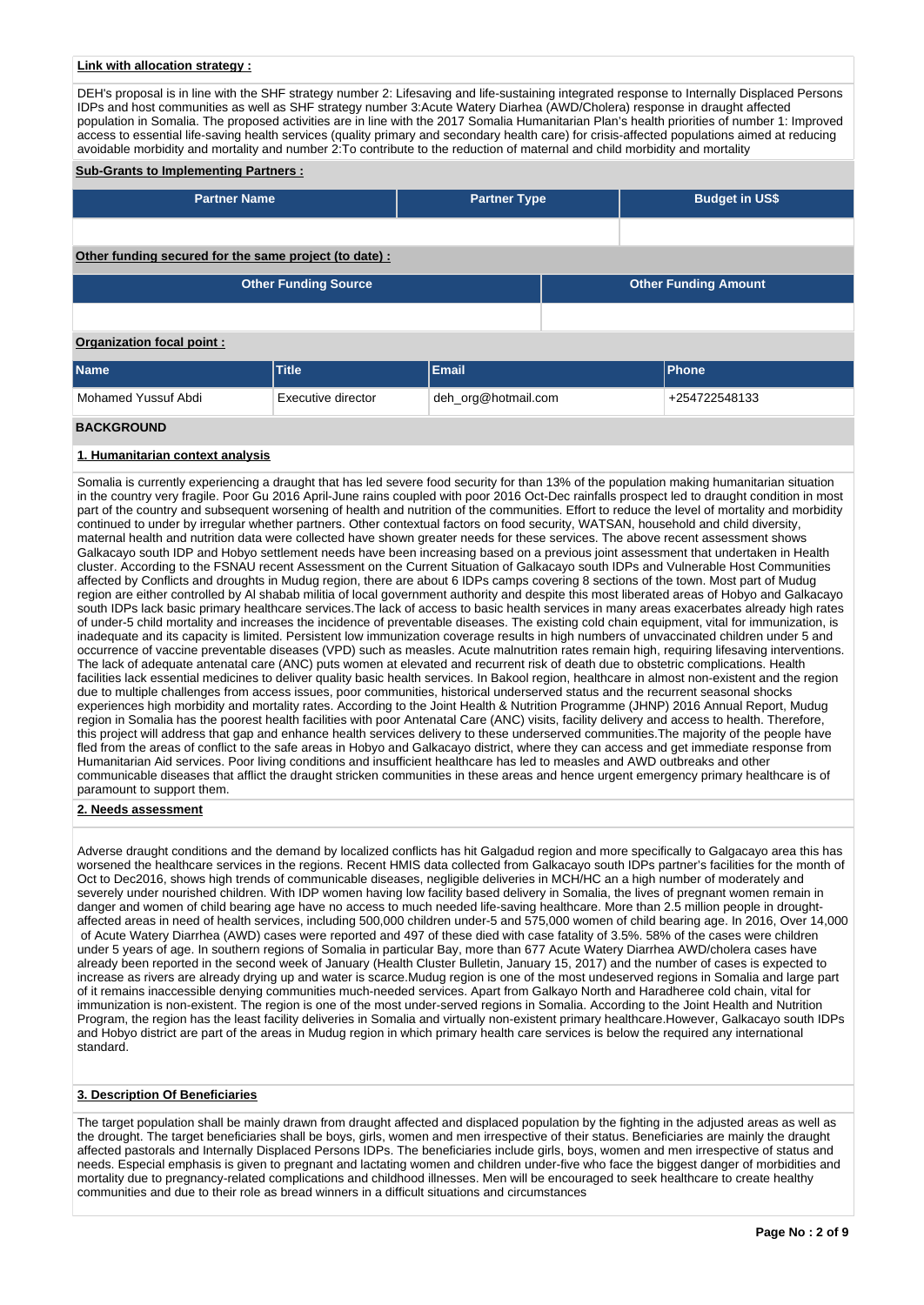## **4. Grant Request Justification**

The grant will enable DEH organization to continue its life-saving interventions including response to Acute Water Diarrhea (AWD/cholera) response to the drought affected population. The project will be able to provide urgent lifesaving emergency healthcare provision to the vulnerable IDPs and host communities through the support of medical services and the needed referral services in case of complication cases to further treatment .The project will strive to improve the capacity of healthcare providers through capacity enhancement as well as bringing services closer to the affected population. DEH is currently implementing nutrition activities in Mudug region which will play a significant role in referring malnourished children seen at health facilities and noticed by mobile teams to its Outpatient Therapeutic Programme (OTPs).

## **5. Complementarity**

DEH is currently implementing target supplementary feeding program and outpatient therapeutic feeding program in these areas. Consequently, activities have been designed to complement each other in order to maximize impact and to leverage on already ongoing projects in areas where DEH has been strongly operationally present.DEH shall however, intends to integrates it nutrition activities with the proposed primary health care service through integrated life-saving humanitarian assistance in the proposed project sites for both static and mobile health facilities.DEH closely works with other implementing partners in Mudug region and also is a regional Health Cluster member. **LOGICAL FRAMEWORK**

### **Overall project objective**

To ensure access to basic primary and life-saving health care services for affected 5,000 Women, 6000 boys, 6000 girls, and 800 men drought affected and Internally Displaced Persons IDPs and Host Communities at Hobyo and south Galkacayo in Mudug Region.

| <b>Health</b>                                                                                                                                                                                       |                                                 |                                 |
|-----------------------------------------------------------------------------------------------------------------------------------------------------------------------------------------------------|-------------------------------------------------|---------------------------------|
| <b>Cluster objectives</b>                                                                                                                                                                           | <b>Strategic Response Plan (SRP) objectives</b> | <b>Percentage of activities</b> |
| Improved access to essential lifesaving<br>health services (quality primary and<br>secondary health care) for crisis-affected<br>populations aimed at reducing avoidable<br>morbidity and mortality | Somalia HRP 2017                                | 50                              |
| To contribute to the reduction of maternal<br>and child morbidity and mortality                                                                                                                     | Somalia HRP 2017                                | 25                              |
| Strengthened and expanded early warning<br>disease detection to mitigate, detect and<br>respond to disease outbreaks in a timely<br>manner                                                          | Somalia HRP 2017                                | 25                              |

**Contribution to Cluster/Sector Objectives :** Increased coverage of life-saving primary and emergency health care services to drought affected pastoral communities and poor urban host communities in Hobyo District and South Galkacayo, with special provision for pregnant women, mothers, women of child-bearing age, and children <5 years.

### **Outcome 1**

Improved accessibility to primary Health Care service for Women, boys,girls and Men through one fixed health center and 3 Outreach mobile teams in drought affected pastoral population and Host Communities in Hobyo District and south Galkacayo IDPs.

# **Output 1.1**

# **Description**

800 men,5000 women,6000 boys and 6000 girls have enhanced access to emergency Primary Health Care services such as immunization and treatment of common and chronic disease for underserved and vulnerable women, girls, boys and men in south Galkacayo IDPs and Hobyo District

# **Assumptions & Risks**

Adequate supply for the treatment of the target group.

#### **Activities**

### **Activity 1.1.1**

### **Standard Activity : Primary health care services, consultations**

Provide mobile outreach and facility based treatment of common illnesses to children under five boys and girls in Hoybo and Galkacayo south IDPs Mudug region.

#### **Activity 1.1.2**

#### **Standard Activity : Immunisation campaign**

Carry out vaccination against vaccine preventable diseases for 6,000 boys, 6000 girls and 5000 women of child bearing age(WCBA) **Activity 1.1.3** 

# **Standard Activity : Primary health care services, consultations**

Provision of facility and community based ANC and PNC for 6000 Women of child bearing age(WCBA)

#### **Indicators**

|                   |                |                                                                                                  | <b>End cycle beneficiaries</b> |                               |  | End<br>cycle |     |
|-------------------|----------------|--------------------------------------------------------------------------------------------------|--------------------------------|-------------------------------|--|--------------|-----|
| Code <sup>1</sup> | <b>Cluster</b> | <b>Indicator</b>                                                                                 | <b>Men</b>                     | Women   Boys   Girls   Target |  |              |     |
| Indicator 1.1.1   | Health         | Number of outpatient consultations per person per<br>year (attendance rate or consultation rate) |                                |                               |  |              | 100 |

**Means of Verification :** Weekly and Monthly reports, HMIS data, patient registers, patient cards, field photos.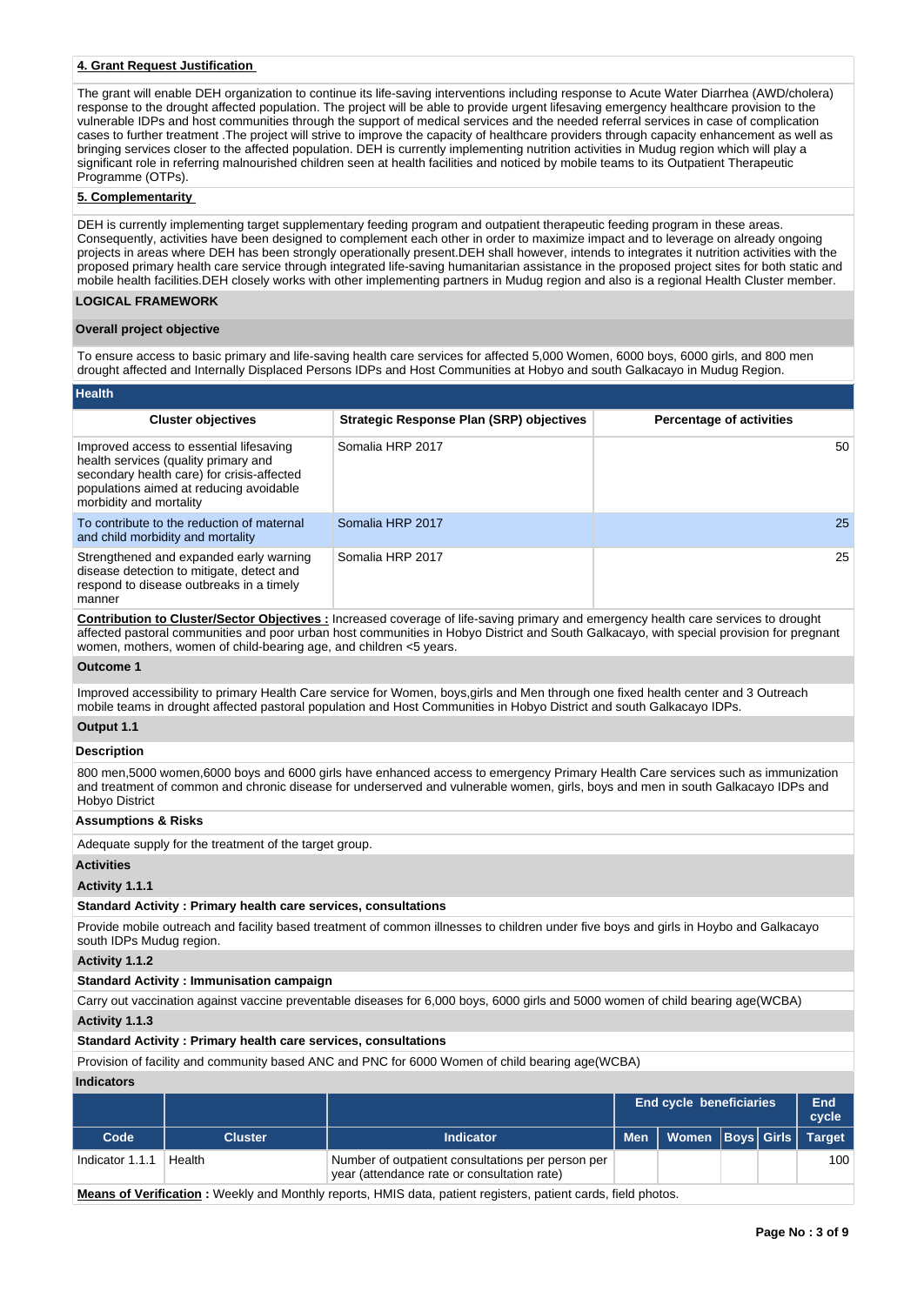| Indicator 1.1.2                        | Health                                                        | Number of children below five years and women<br>of child-bearing age immunized/vaccinated<br>against Vaccine preventable diseases (VPD).                                                                                                                                                                                                                                                                                                                                                                                                                                                                                                                                                                                                                                                                                                                                                                                                                                                                                                                                                                                                                                                                                                                                                                                                                                                                                                                                       |           |              |        |                         |   |                   | 70                  |
|----------------------------------------|---------------------------------------------------------------|---------------------------------------------------------------------------------------------------------------------------------------------------------------------------------------------------------------------------------------------------------------------------------------------------------------------------------------------------------------------------------------------------------------------------------------------------------------------------------------------------------------------------------------------------------------------------------------------------------------------------------------------------------------------------------------------------------------------------------------------------------------------------------------------------------------------------------------------------------------------------------------------------------------------------------------------------------------------------------------------------------------------------------------------------------------------------------------------------------------------------------------------------------------------------------------------------------------------------------------------------------------------------------------------------------------------------------------------------------------------------------------------------------------------------------------------------------------------------------|-----------|--------------|--------|-------------------------|---|-------------------|---------------------|
|                                        |                                                               | <b>Means of Verification</b> : Weekly and Monthly reports, HMIS data, patient registers, patient cards, field photos.                                                                                                                                                                                                                                                                                                                                                                                                                                                                                                                                                                                                                                                                                                                                                                                                                                                                                                                                                                                                                                                                                                                                                                                                                                                                                                                                                           |           |              |        |                         |   |                   |                     |
| Indicator 1.1.3                        | Health                                                        | Number of functional health facility with Basic<br>Emergency Obstetric Care (BEmOC) per 500,000<br>population                                                                                                                                                                                                                                                                                                                                                                                                                                                                                                                                                                                                                                                                                                                                                                                                                                                                                                                                                                                                                                                                                                                                                                                                                                                                                                                                                                   |           |              |        |                         |   |                   | 1                   |
|                                        |                                                               | <b>Means of Verification</b> : Weekly and Monthly reports, HMIS data, patient registers, patient cards, field photos                                                                                                                                                                                                                                                                                                                                                                                                                                                                                                                                                                                                                                                                                                                                                                                                                                                                                                                                                                                                                                                                                                                                                                                                                                                                                                                                                            |           |              |        |                         |   |                   |                     |
| <b>Outcome 2</b>                       |                                                               |                                                                                                                                                                                                                                                                                                                                                                                                                                                                                                                                                                                                                                                                                                                                                                                                                                                                                                                                                                                                                                                                                                                                                                                                                                                                                                                                                                                                                                                                                 |           |              |        |                         |   |                   |                     |
|                                        |                                                               | Improved service delivery through capacity building of health care providers as well as community volunteers and target beneficiaries.                                                                                                                                                                                                                                                                                                                                                                                                                                                                                                                                                                                                                                                                                                                                                                                                                                                                                                                                                                                                                                                                                                                                                                                                                                                                                                                                          |           |              |        |                         |   |                   |                     |
| Output 2.1                             |                                                               |                                                                                                                                                                                                                                                                                                                                                                                                                                                                                                                                                                                                                                                                                                                                                                                                                                                                                                                                                                                                                                                                                                                                                                                                                                                                                                                                                                                                                                                                                 |           |              |        |                         |   |                   |                     |
| <b>Description</b>                     |                                                               |                                                                                                                                                                                                                                                                                                                                                                                                                                                                                                                                                                                                                                                                                                                                                                                                                                                                                                                                                                                                                                                                                                                                                                                                                                                                                                                                                                                                                                                                                 |           |              |        |                         |   |                   |                     |
|                                        | town and Galkacayo south IDPs.                                | 20 project staff capacity enhanced on basic Health care service delivery and communication disease prevention and management Hobyo                                                                                                                                                                                                                                                                                                                                                                                                                                                                                                                                                                                                                                                                                                                                                                                                                                                                                                                                                                                                                                                                                                                                                                                                                                                                                                                                              |           |              |        |                         |   |                   |                     |
| <b>Assumptions &amp; Risks</b>         |                                                               |                                                                                                                                                                                                                                                                                                                                                                                                                                                                                                                                                                                                                                                                                                                                                                                                                                                                                                                                                                                                                                                                                                                                                                                                                                                                                                                                                                                                                                                                                 |           |              |        |                         |   |                   |                     |
|                                        | The targeted number of people to be trained will be acheived. |                                                                                                                                                                                                                                                                                                                                                                                                                                                                                                                                                                                                                                                                                                                                                                                                                                                                                                                                                                                                                                                                                                                                                                                                                                                                                                                                                                                                                                                                                 |           |              |        |                         |   |                   |                     |
| <b>Activities</b>                      |                                                               |                                                                                                                                                                                                                                                                                                                                                                                                                                                                                                                                                                                                                                                                                                                                                                                                                                                                                                                                                                                                                                                                                                                                                                                                                                                                                                                                                                                                                                                                                 |           |              |        |                         |   |                   |                     |
| Activity 2.1.1                         |                                                               |                                                                                                                                                                                                                                                                                                                                                                                                                                                                                                                                                                                                                                                                                                                                                                                                                                                                                                                                                                                                                                                                                                                                                                                                                                                                                                                                                                                                                                                                                 |           |              |        |                         |   |                   |                     |
|                                        |                                                               | <b>Standard Activity: Emergency Preparedness and Response capacities</b>                                                                                                                                                                                                                                                                                                                                                                                                                                                                                                                                                                                                                                                                                                                                                                                                                                                                                                                                                                                                                                                                                                                                                                                                                                                                                                                                                                                                        |           |              |        |                         |   |                   |                     |
|                                        |                                                               | Training of 20 health workers on communicable disease prevention and management                                                                                                                                                                                                                                                                                                                                                                                                                                                                                                                                                                                                                                                                                                                                                                                                                                                                                                                                                                                                                                                                                                                                                                                                                                                                                                                                                                                                 |           |              |        |                         |   |                   |                     |
| <b>Indicators</b>                      |                                                               |                                                                                                                                                                                                                                                                                                                                                                                                                                                                                                                                                                                                                                                                                                                                                                                                                                                                                                                                                                                                                                                                                                                                                                                                                                                                                                                                                                                                                                                                                 |           |              |        |                         |   |                   |                     |
|                                        |                                                               |                                                                                                                                                                                                                                                                                                                                                                                                                                                                                                                                                                                                                                                                                                                                                                                                                                                                                                                                                                                                                                                                                                                                                                                                                                                                                                                                                                                                                                                                                 |           |              |        | End cycle beneficiaries |   |                   | <b>End</b><br>cycle |
|                                        |                                                               |                                                                                                                                                                                                                                                                                                                                                                                                                                                                                                                                                                                                                                                                                                                                                                                                                                                                                                                                                                                                                                                                                                                                                                                                                                                                                                                                                                                                                                                                                 |           |              |        |                         |   |                   |                     |
| Code                                   | <b>Cluster</b>                                                | <b>Indicator</b>                                                                                                                                                                                                                                                                                                                                                                                                                                                                                                                                                                                                                                                                                                                                                                                                                                                                                                                                                                                                                                                                                                                                                                                                                                                                                                                                                                                                                                                                |           | <b>Men</b>   |        | <b>Women</b>            |   | <b>Boys Girls</b> | <b>Target</b>       |
| Indicator 2.1.1                        | Health                                                        | Number of health workers trained on common<br>illnesses and/or integrated management of<br>childhood illnesses, surveillance and emergency<br>preparedness for communicable disease<br>outbreaks.                                                                                                                                                                                                                                                                                                                                                                                                                                                                                                                                                                                                                                                                                                                                                                                                                                                                                                                                                                                                                                                                                                                                                                                                                                                                               |           |              |        |                         |   |                   | 20                  |
|                                        |                                                               | <b>Means of Verification</b> : Training participant list, perdium payment vouchers, training report, attendance sheet,                                                                                                                                                                                                                                                                                                                                                                                                                                                                                                                                                                                                                                                                                                                                                                                                                                                                                                                                                                                                                                                                                                                                                                                                                                                                                                                                                          |           |              |        |                         |   |                   |                     |
| <b>Additional Targets:</b>             |                                                               |                                                                                                                                                                                                                                                                                                                                                                                                                                                                                                                                                                                                                                                                                                                                                                                                                                                                                                                                                                                                                                                                                                                                                                                                                                                                                                                                                                                                                                                                                 |           |              |        |                         |   |                   |                     |
| <b>M &amp; R</b>                       |                                                               |                                                                                                                                                                                                                                                                                                                                                                                                                                                                                                                                                                                                                                                                                                                                                                                                                                                                                                                                                                                                                                                                                                                                                                                                                                                                                                                                                                                                                                                                                 |           |              |        |                         |   |                   |                     |
| <b>Monitoring &amp; Reporting plan</b> |                                                               |                                                                                                                                                                                                                                                                                                                                                                                                                                                                                                                                                                                                                                                                                                                                                                                                                                                                                                                                                                                                                                                                                                                                                                                                                                                                                                                                                                                                                                                                                 |           |              |        |                         |   |                   |                     |
|                                        | order to enhanced the quality of the program.                 | The overall monitoring and reporting responsibility will rest on the Program coordinator (PC) and health filed Supervisor and the Health<br>Management Information System (HMIS) Officer based in Hobyo and continuously goes to field to monitor the activities. The field supervisor<br>will be supervising and monitoring the health teams on a daily basis and provide statistics and reports on the activity on a weekly basis.<br>Photos will be taken to capture the distribution as a means of verification. The HMIS Officer will review monthly monitoring data against the<br>indicators and targets set in the Results Framework as well as the detailed work plans developed by the PHC Supervisor. To ensure total<br>inclusivity in its interventional approach, DEH will strengthen health service provision to the vulnerable population; work closely with Ministry<br>of Health, and partners in South Galkacayo and Hobyo district. The objective is a holistic and all-inclusive approach that hosts and affected<br>pastoral area that cannot be adequately covered. DEH has put in place a variety of Monitoring and Evaluation (M&E) tools that will be used<br>to assess programme activities in the health service. DEH Primary Health Care Supervisor will provide support for supportive supervision of<br>MoH staffs, training and other capacity building activities. Support supervision between DEH and Ministry of Health will be scheduled in |           |              |        |                         |   |                   |                     |
| Workplan                               |                                                               |                                                                                                                                                                                                                                                                                                                                                                                                                                                                                                                                                                                                                                                                                                                                                                                                                                                                                                                                                                                                                                                                                                                                                                                                                                                                                                                                                                                                                                                                                 |           |              |        |                         |   |                   |                     |
|                                        | <b>Activitydescription</b>                                    |                                                                                                                                                                                                                                                                                                                                                                                                                                                                                                                                                                                                                                                                                                                                                                                                                                                                                                                                                                                                                                                                                                                                                                                                                                                                                                                                                                                                                                                                                 | Year<br>1 | $\mathbf{2}$ | 3<br>4 | 5<br>6                  | 7 | 8<br>9            | 10 11 12            |

| Activity 1.1.1: Provide mobile outreach and facility based treatment of common<br>illnesses to children under five boys and girls in Hoybo and Galkacayo south IDPs<br>Mudug region. | 2017 | X  | IX. | X. | X                         | ΙX           | $ X $ $ X $ |          |              |  |
|--------------------------------------------------------------------------------------------------------------------------------------------------------------------------------------|------|----|-----|----|---------------------------|--------------|-------------|----------|--------------|--|
| Activity 1.1.2: Carry out vaccination against vaccine preventable diseases for 6,000<br>boys, 6000 girls and 5000 women of child bearing age(WCBA)                                   | 2017 | X. | X.  | x  | X                         | ΙX           | X.          | <b>X</b> | <b>X</b>     |  |
| Activity 1.1.3: Provision of facility and community based ANC and PNC for 6000<br>Women of child bearing age(WCBA)                                                                   | 2017 | X. | ΙX. | X  | $\boldsymbol{\mathsf{x}}$ | $\mathsf{x}$ | IX.         | $\times$ | <sup>X</sup> |  |
| Activity 2.1.1: Training of 20 health workers on communicable disease prevention<br>and management                                                                                   | 2017 | Χ  |     |    |                           |              |             |          |              |  |
| <b>OTHER INFO</b>                                                                                                                                                                    |      |    |     |    |                           |              |             |          |              |  |
| <b>Accountability to Affected Populations</b>                                                                                                                                        |      |    |     |    |                           |              |             |          |              |  |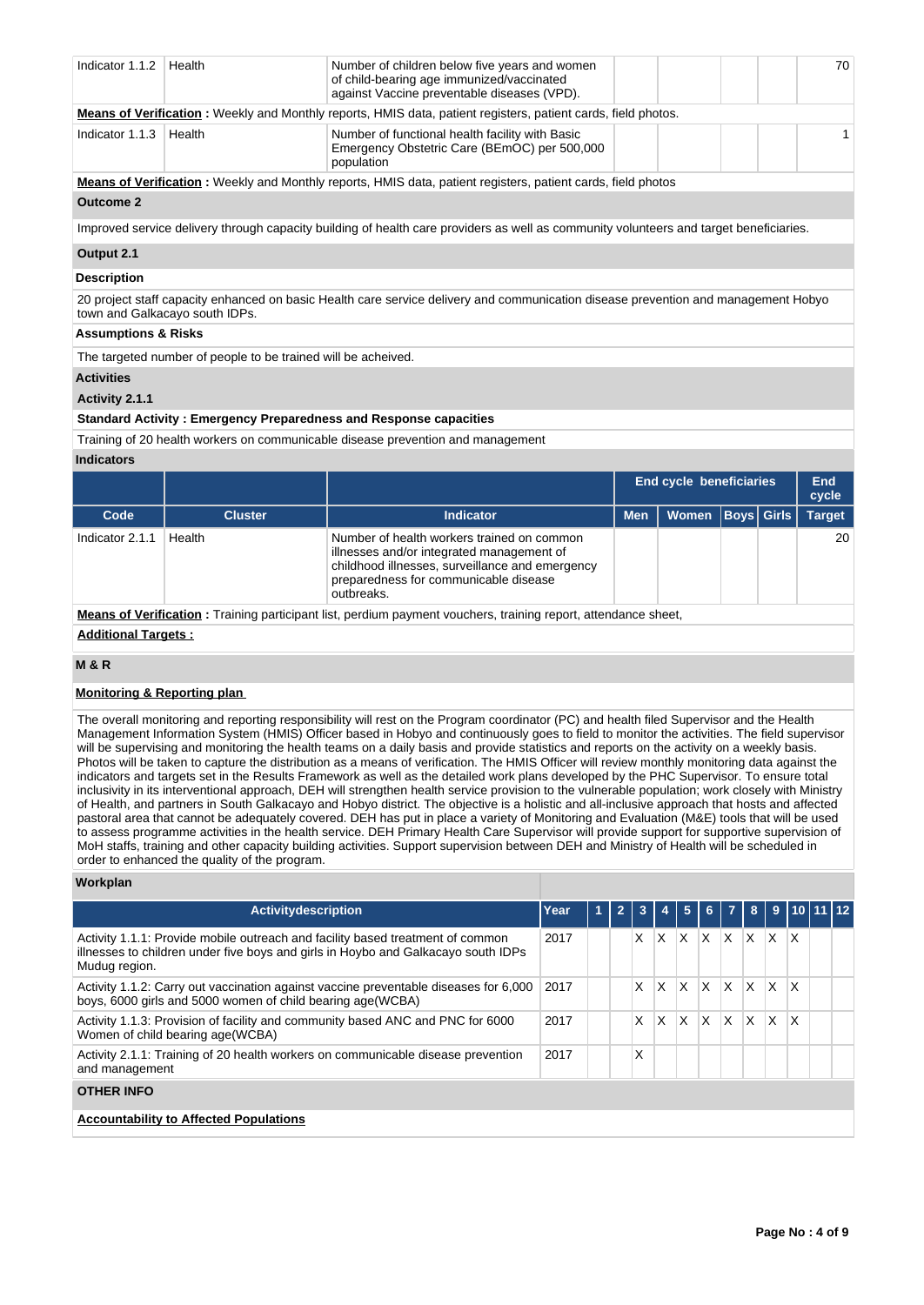DEH will ensure that it is accountable to the Affected Populations by providing leadership through the demonstration of commitment and ensuring feedback and accountability mechanisms are integrated into response mechanism,programme implementation, monitoring and evaluations, recruitment, staff inductions, trainings and performance management, partnership agreements, and highlighted in reporting. Transparency by providing accessible and timely information to affected populations on organizational procedures, structures and processes. By having a feedback and complaints mechanism that actively seek the views of affected populations to improve policy and practice in programming, ensuring that feedback and complaints mechanisms are streamlined, appropriate and robust enough to deal with (communicate, receive, process, respond to and learn from) complaints about breaches in policy and stakeholder dissatisfaction Specific issues raised by affected individuals regarding violations and/or physical abuse that may have human rights and legal, psychological or other implications should have the same entry point as programme-type complaints, but procedures for handling these should be adapted accordingly. By ensuring participation and enabling affected populations to play an active role in the decision-making processes that affect them and by designing, a monitoring and evaluation goals and objectives that are meant for the programmes with the involvement of affected populations.

#### **Implementation Plan**

DEH will implement this project directly whilst working closely with local authorities and partners at the field .DEH will use the same technical Staffs of the project that composed of qualified nurses, auxiliary nurses, mid wives, Community Mobilizers, HMIS officer and Admin Finance, The teams will be operational six days a week with 8 working hours per day. The Hobyo static facility will be maintained due to the large internally displaced person (IDPs) in the town and the huge needs.Daily attendance sheets registration of the staffs and the patients shall be set up trainings for health staff on management of common illness training will be conducted. The training will enhance the capacity of the project staff to enable provide the primary health care services to the most vulnerable IDPs and host communities in target areas. Through this project, DEH shall provide daily consultation services, ANC, PNC and outreach services to the affected populations in the target district project locations.

The project with the help of the project monitoring and evaluation as well as the health information management officer will documents the project lesson learnts and challenges for further programing as well as sharing the same with donors.This will be also shared with the DEH supportive team in the field that shall ensure the program is documented

## **Coordination with other Organizations in project area**

| Name of the organization                 | Areas/activities of collaboration and rationale                                                                                    |
|------------------------------------------|------------------------------------------------------------------------------------------------------------------------------------|
| <b>SHF</b>                               | DEH will share project interim/final report with UNOCHA.                                                                           |
| <b>RAWA</b>                              | DEH will coordinate with RAWA on referrals of beneficiaries and<br>other local coordination activities in Haradhere district.      |
| <b>MOH</b>                               | DEH shall coordinate with the MOH through sharing HMIS<br>information as well as supportive supervision for the project.           |
| <b>UNICEF</b>                            | DEH shall liase with UNICEF field team for the supply of the project<br>activities.                                                |
| <b>SDRO</b>                              | For referral services and coordination to improve the linkage of<br>organizational activities in the district.                     |
| health cluster                           | DEH will coordinates with health cluster at Hobyo to enable improve<br>the effective coordination services and information sharing |
| <b>Environment Marker Of The Project</b> |                                                                                                                                    |

A+: Neutral Impact on environment with mitigation or enhancement

#### **Gender Marker Of The Project**

2a- The project is designed to contribute significantly to gender equality

#### **Justify Chosen Gender Marker Code**

Gender mainstreaming will be ensured in Health programming to provide equal access to health services for boys and girls, women and Men in the Health programme. The project will serve and respond to the gender needs of the draught affected pastoral communities by designing special interventions that respond to women and girls' needs, timeframes of services, toilets and water availability and locations and delivery by women wasn't supported. Also for capacity building both men and women will have equal opportunities and this includes also during capacity building of staff and CHWs. Recruitment of staff will also ensure equal opportunities for both men and women. Efforts will be made so that there is good representation of women and men during meetings at community level and supervision visits. A gender dimensions based on understanding of women, girls, boys and men's different needs, roles, responsibilities, capacities and risks has also been integrated in the consultation, decision making and capacity development. DEH strongly supports equal employment opportunities for men and women and sees the inclusion of female staff as a tool for better addressing gender related matters of the beneficiaries. Therefore, an equal number of women and men will be trained and also DEH will maintain and ensure the current 50% Male and 50% Female staffing in all project activities. DEH has integrated gender equity in the various planned interventions and disaggregated by sex from the planning to implementation, through Monitoring and Evaluation of projects. A gender dimensions based on understanding of women, girls, boys and men's different needs, roles, responsibilities, capacities and risks has also been integrated in the consultation, decision making and capacity development. The project will empower women and girls by including them in the training, social mobilization and activities

#### **Protection Mainstreaming**

Protection will be mainstreamed in this project by paying special attention to the needs of vulnerable beneficiaries. The project will look at all in need as clients who have to be treated fairly and with dignity in particular children, the elderly, and persons with disabilities, widows, and female-headed households. They will be prioritized for service delivery and social mobilization to ensure their access to services without discrimination. DEH will apply a rights-based approach where the needs of ethnic minorities, women, the elderly, and people living with disability are promoted. Because of that, DEH will consult with the beneficiaries on the location of the health facilities so that they are chosen strategically in order to reduce gender based violence and other forms of violence and in a neutral location so that people from all ethnic groups in the area may be able to access healthcare. Through the provision of outreach services, DEH will be able to reach the underserved, the elderly and the weak and will be able to transport them to their settlement when necessary. The project will minimize any unintended negative consequences and prioritize the safety and dignity of the affected individuals and communities through the establishment of, and consultation with existing community health committees which foster participation, empowerment and accountability.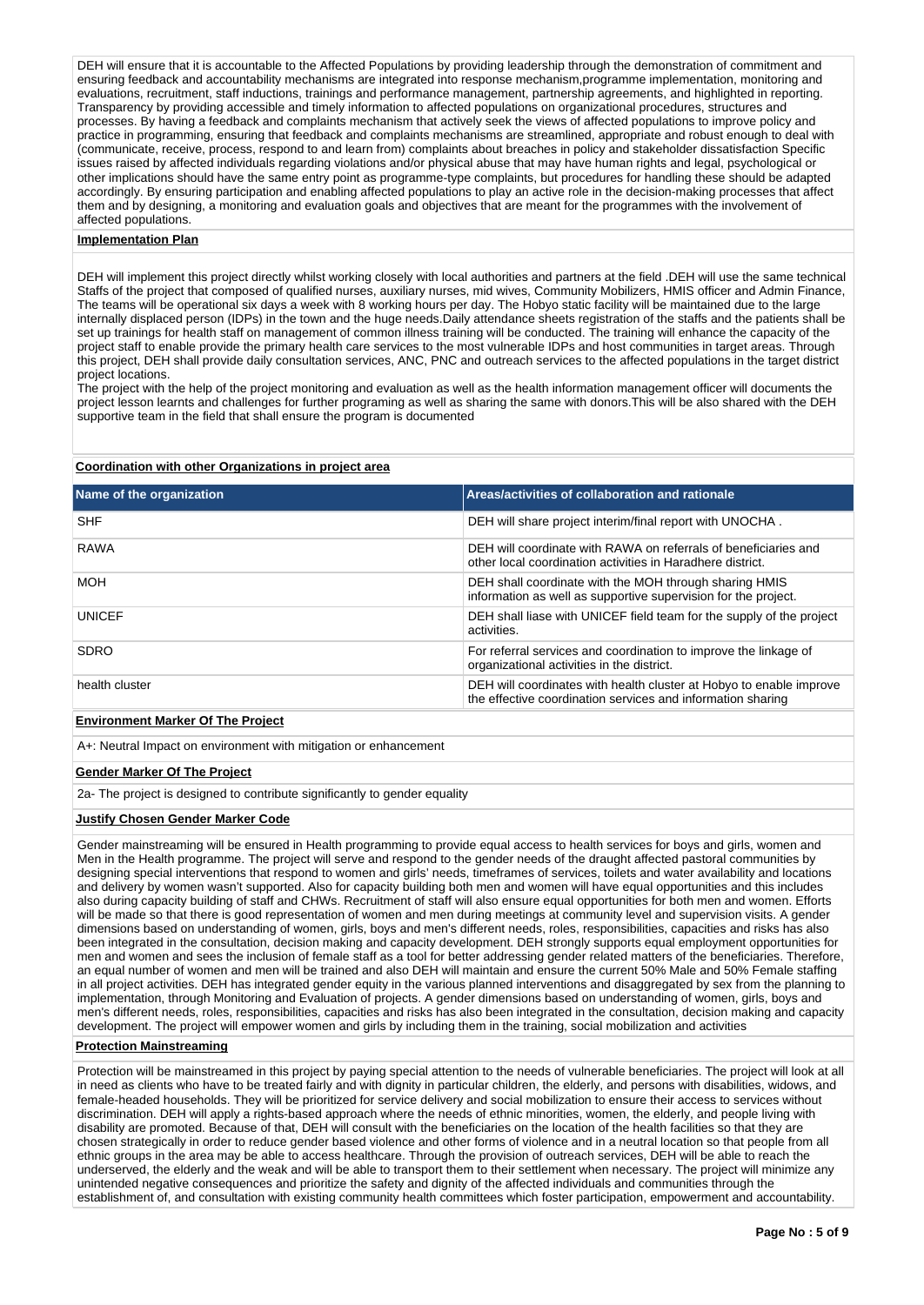# **Country Specific Information**

# **Safety and Security**

DEH staff have access to the area and will be directly manning the facilities and providing services. However, security is unpredictable in Somalia and DEH will closely monitoring the situation with other actors. DEH will be participating in cluster forums and will be implementing all security advisories shared briefings. In the event of untoward activities, DEH will immediately notify the communities, MOH, the Health Cluster and UNOCHA and any other concern actors in the area.

## **Access**

DEH has been working in this region since 2000 and enjoys the support of the community and the authorities.DEH has 100% access to the proposed project locations and uses the professional staffs with a strong knowledge of the inherent situation and experience of dynamics of Somalia context. DEH 's services will be strategically placed and thus easily accessible to all the target draught affect, host communities and IDPs and vulnerable population and shall be accountable to all affected population in its area of operation.

# **BUDGET**

| <b>Code</b> | <b>Budget Line Description</b>                                                                                                                                                                                                                                                                                                                                                                                                                                                                       |   | D / S Quantity | <b>Unit</b><br>cost    | <b>Duration</b><br>Recurran   charged<br>ce | $\frac{9}{6}$<br>to CHF | <b>Total Cost</b> |
|-------------|------------------------------------------------------------------------------------------------------------------------------------------------------------------------------------------------------------------------------------------------------------------------------------------------------------------------------------------------------------------------------------------------------------------------------------------------------------------------------------------------------|---|----------------|------------------------|---------------------------------------------|-------------------------|-------------------|
|             | <b>Staff and Other Personnel Costs</b>                                                                                                                                                                                                                                                                                                                                                                                                                                                               |   |                |                        |                                             |                         |                   |
| 1.1         | Program coordinator                                                                                                                                                                                                                                                                                                                                                                                                                                                                                  | D |                | $1 \mid 1,000$<br>.00. | 9                                           | 100.00                  | 9,000.00          |
|             | Program coordinator will provide overall technical guidance and will be based in Hobyo.He/she will travel regularly to all target<br>location, will have direct communication with local communities and local authority, will be responsible field based health and<br>nutrition activities. The person will spend 100% of his time on this project and SHF will contribute 100% of the salary.                                                                                                     |   |                |                        |                                             |                         |                   |
| 1.2         | Health field supervisor                                                                                                                                                                                                                                                                                                                                                                                                                                                                              | D | 1 <sup>1</sup> | 600.0<br>0             | 9                                           | 100.00                  | 5,400.00          |
|             | Day today field activities supervision and will be responsible for the daily occurrence on the program activities in the target<br>locations.                                                                                                                                                                                                                                                                                                                                                        |   |                |                        |                                             |                         |                   |
| 1.3         | Health management information officer                                                                                                                                                                                                                                                                                                                                                                                                                                                                | D | 1              | 400.0<br><sup>0</sup>  | 9                                           | 100.00                  | 3,600.00          |
|             | Health Management Information System (HMIS) Responsible for managing data that will be shared with the cluster and regularly<br>prepare weekly and monthly surveillance datas. The person will spend 100% of his time on this project and SHF will contribute<br>100% of the salary                                                                                                                                                                                                                  |   |                |                        |                                             |                         |                   |
| 1.4         | Monitoring and evaluation officer                                                                                                                                                                                                                                                                                                                                                                                                                                                                    | D | 1 <sup>1</sup> | 500.0<br>$\Omega$      | 9                                           | 50.00                   | 2,250.00          |
|             | The monitoring and evaluation Officer will be responsible for the monitoring and ensuring high quality and timely inputs, He/she<br>shall ensure that the project maintains its strategic vision and that its activities result in the achievement of its intended outputs.                                                                                                                                                                                                                          |   |                |                        |                                             |                         |                   |
| 1.5         | <b>Qualified Nurses</b>                                                                                                                                                                                                                                                                                                                                                                                                                                                                              | D | $\overline{4}$ | 400.0<br>0             | 9                                           | 100.00                  | 14,400.00         |
|             | Qualified nurse will perform day to day work of treatment and medical check of for the patients and provide the treatment/refer<br>cases that need referral to health activities, the cost/incentive of Qualified nurses will be covered from CHF grant. The person will<br>spend 100% of his time on this project and SHF will contribute 100% of the salary                                                                                                                                        |   |                |                        |                                             |                         |                   |
| 1.6         | Auxilary nurse                                                                                                                                                                                                                                                                                                                                                                                                                                                                                       | D | 4              | 200.0<br>$\Omega$      | 9                                           | 100.00                  | 7,200.00          |
|             | Auxiliary Nurse supports the Qualified nurses and medical officers in the centers by providing assistance to patients include<br>appetite test preparation for the children under five years before admission to avoid the children to vomit after treatment, daily<br>hygiene assistance and they overall conditions of patients with hourly temperature checks and do blood pressure testing. The<br>person will spend 100% of his time on this project and SHF will contribute 100% of the salary |   |                |                        |                                             |                         |                   |
| 1.7         | Mid-wives                                                                                                                                                                                                                                                                                                                                                                                                                                                                                            | D |                | 2 400.0<br>O           | 9                                           | 100.00                  | 7,200.00          |
|             | Midwives provide advice, care and support for pregnant and lactating women, their partners and families before, during and after<br>childbirth. They help women make their own decisions about the care and services they access. The person will spend 100% of<br>his time on this project and SHF will contribute 100% of the salary.                                                                                                                                                              |   |                |                        |                                             |                         |                   |
| 1.8         | Community mobilizers                                                                                                                                                                                                                                                                                                                                                                                                                                                                                 | D |                | $12$ 130.0<br>0        | 9                                           | 100.00                  | 14,040.00         |
|             | Works at the community by providing promotion and community awareness, as well as preventive services such as health<br>education and mobilization. The person will spend 100% of his time on this project and SHF will contribute 100% of the salary                                                                                                                                                                                                                                                |   |                |                        |                                             |                         |                   |
| 1.9         | Registrars                                                                                                                                                                                                                                                                                                                                                                                                                                                                                           | D |                | 4 150.0<br>0           | 9                                           | 100.00                  | 5,400.00          |
|             | They do early morning patient registration and they give numbers for first come first serve, Also they will record daily admissions<br>in the sites for the new patients. The person will spend 100% of his time on this project and CHF will contribute 100% of the<br>salary                                                                                                                                                                                                                       |   |                |                        |                                             |                         |                   |
| 1.10        | Finance officers                                                                                                                                                                                                                                                                                                                                                                                                                                                                                     | D | 1 <sup>1</sup> | 600.0                  | 9                                           | 50.00                   | 2,700.00          |
|             | Responsible the financial and administration issues in Hobyo. will spend 50% of her/his time on this project and SHF will<br>contribute 50% of the salary                                                                                                                                                                                                                                                                                                                                            |   |                |                        |                                             |                         |                   |
| 1.11        | Security guards                                                                                                                                                                                                                                                                                                                                                                                                                                                                                      | D |                | 2 100.0<br>0           | 9                                           | 80.00                   | 1,440.00          |
|             | Responsible for taking care of the Security of the commodities and the staffs at the site. The person will spend 80% of his time on<br>this project and SHF will contribute 80% of the salary.                                                                                                                                                                                                                                                                                                       |   |                |                        |                                             |                         |                   |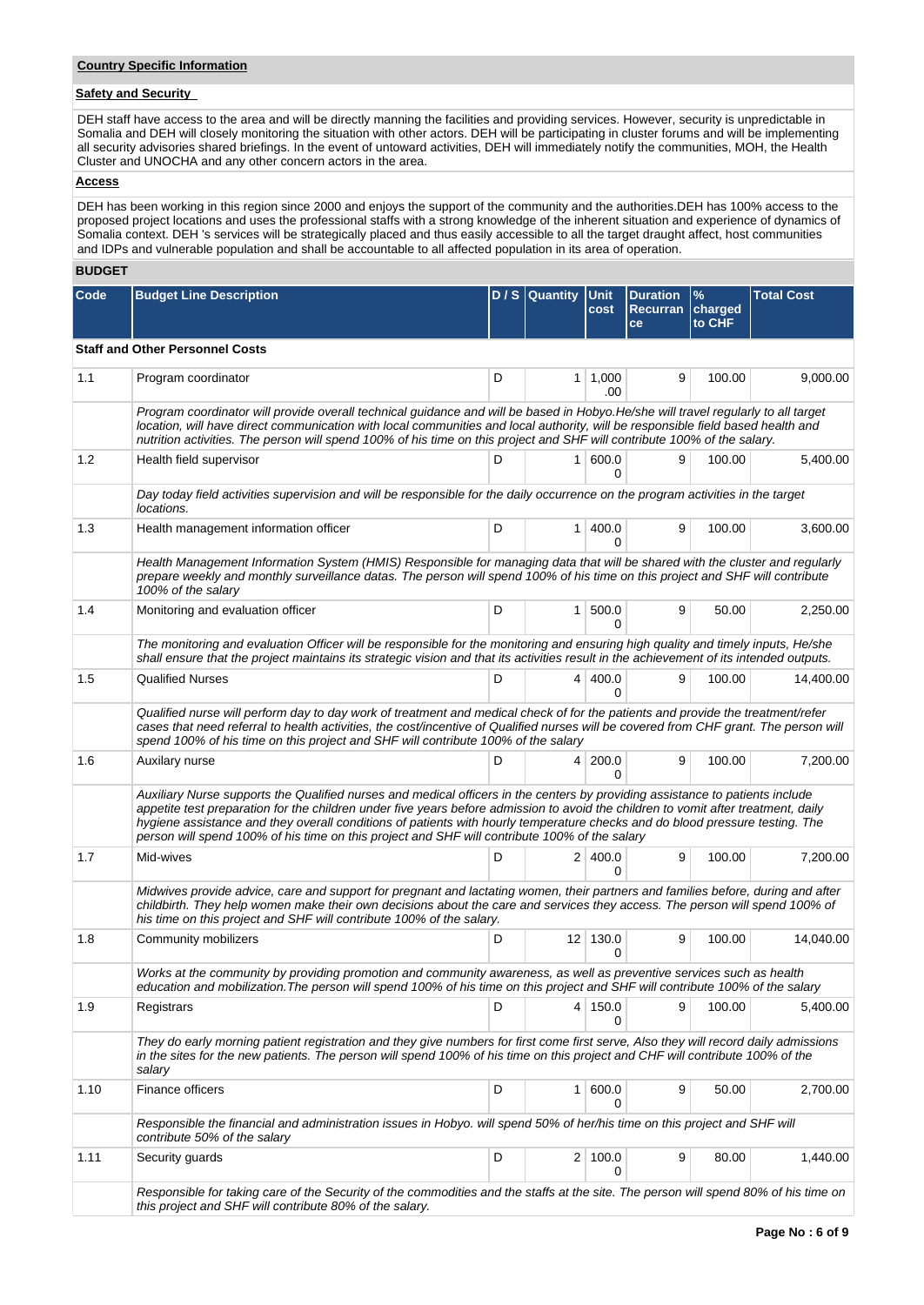| 1.12          | <b>Facility cleaners</b>                                                                                                                                                                                                                                                                                                                                                                                                      | D |                | 2 100.0<br>0          | 9            | 100.00 | 1,800.00  |
|---------------|-------------------------------------------------------------------------------------------------------------------------------------------------------------------------------------------------------------------------------------------------------------------------------------------------------------------------------------------------------------------------------------------------------------------------------|---|----------------|-----------------------|--------------|--------|-----------|
|               | Provide daily cleaning services to the health facility in Hobyo.                                                                                                                                                                                                                                                                                                                                                              |   |                |                       |              |        |           |
|               | <b>Section Total</b>                                                                                                                                                                                                                                                                                                                                                                                                          |   |                |                       |              |        | 74,430.00 |
|               | <b>Supplies, Commodities, Materials</b>                                                                                                                                                                                                                                                                                                                                                                                       |   |                |                       |              |        |           |
| 2.1           | Medical supply                                                                                                                                                                                                                                                                                                                                                                                                                | D | $\mathbf{1}$   | 15,00<br>0.00         | 1            | 100.00 | 15,000.00 |
|               | DEH will procure medical supply in the initial quarter of the project to enable immediately respond to 17,820 beneficiaries in the<br>drought affected communities in Mudug region.                                                                                                                                                                                                                                           |   |                |                       |              |        |           |
| 2.2           | Truck Rent for Transportation of Medical Supplies                                                                                                                                                                                                                                                                                                                                                                             | D | $\mathbf{1}$   | 400.0<br><sup>0</sup> | 4            | 100.00 | 1,600.00  |
|               | 3 tonne trucks will be hired four times and shall transport the medical supply to the various project locations. Due to the long<br>distance between Hobyo and Galkacayo south IDPs in Mudug region the project will be able to hired one truck to enable ease the<br>transportation of the supply and this shall only be done four months during the project duration since the supply will be stored in a<br>central point. |   |                |                       |              |        |           |
| 2.3           | <b>Storage Costs</b>                                                                                                                                                                                                                                                                                                                                                                                                          | D | $\mathbf{1}$   | 400.0<br>$\Omega$     | 9            | 100.00 | 3,600.00  |
|               | For ease storage and warehousing of immunization and other medical supplies in Hobyo.                                                                                                                                                                                                                                                                                                                                         |   |                |                       |              |        |           |
| 2.4           | BEmOC and child health training to project staff                                                                                                                                                                                                                                                                                                                                                                              | D |                | $1 \mid 2,941$<br>.00 | $\mathbf{1}$ | 100.00 | 2,941.00  |
|               | 20 project staff will be trained on basic Bemoc and child health care management for effective management of the target<br>vulnerable population. See attached BOQs for detailed budgeting.                                                                                                                                                                                                                                   |   |                |                       |              |        |           |
|               | <b>Section Total</b>                                                                                                                                                                                                                                                                                                                                                                                                          |   |                |                       |              |        | 23,141.00 |
| <b>Travel</b> |                                                                                                                                                                                                                                                                                                                                                                                                                               |   |                |                       |              |        |           |
| 5.1           | Vehicle rental for outreach and referral support                                                                                                                                                                                                                                                                                                                                                                              | D |                | $2 \mid 1,800$<br>.00 | 9            | 100.00 | 32,400.00 |
|               | DEH proposed project is in Hobyo and Galkacayo south IDPs which are far from each other and hence the project will hired two<br>vehicles for the outreach management in the two district for easy coverage in each location the vehicle will be hired at cost of \$<br>1800 per months                                                                                                                                        |   |                |                       |              |        |           |
|               | <b>Section Total</b>                                                                                                                                                                                                                                                                                                                                                                                                          |   |                |                       |              |        | 32,400.00 |
|               | <b>General Operating and Other Direct Costs</b>                                                                                                                                                                                                                                                                                                                                                                               |   |                |                       |              |        |           |
| 7.1           | Office rent                                                                                                                                                                                                                                                                                                                                                                                                                   | D | $\mathbf{1}$   | 800.0<br>0            | 9            | 60.00  | 4,320.00  |
|               | DEH hobyo office rent cost for administrative project central point.                                                                                                                                                                                                                                                                                                                                                          |   |                |                       |              |        |           |
| 7.2           | Communication cost                                                                                                                                                                                                                                                                                                                                                                                                            | D | 1              | 200.0<br>0            | 9            | 60.00  | 1,080.00  |
|               | This Cost is for telephone and internet charges in which DEH program coordinator and Hobyo office internet are intended for.                                                                                                                                                                                                                                                                                                  |   |                |                       |              |        |           |
| 7.3           | Utility cost(Electricity)                                                                                                                                                                                                                                                                                                                                                                                                     | D | 1 <sup>1</sup> | 90.00                 | 9            | 60.00  | 486.00    |
|               | This cost is meant for DEH Hobyo office electricity monthly charges.                                                                                                                                                                                                                                                                                                                                                          |   |                |                       |              |        |           |
| 7.4           | Stationary-Ofiice                                                                                                                                                                                                                                                                                                                                                                                                             | D | 1 <sup>1</sup> | 824.0<br>0            | 1            | 100.00 | 824.00    |
|               | DEH office stationary for Hobyo. BOQ for detailed budget breakdown                                                                                                                                                                                                                                                                                                                                                            |   |                |                       |              |        |           |
| 7.5           | Bank charges                                                                                                                                                                                                                                                                                                                                                                                                                  | D | 1              | 2,914<br>.00          | 1            | 100.00 | 2,914.00  |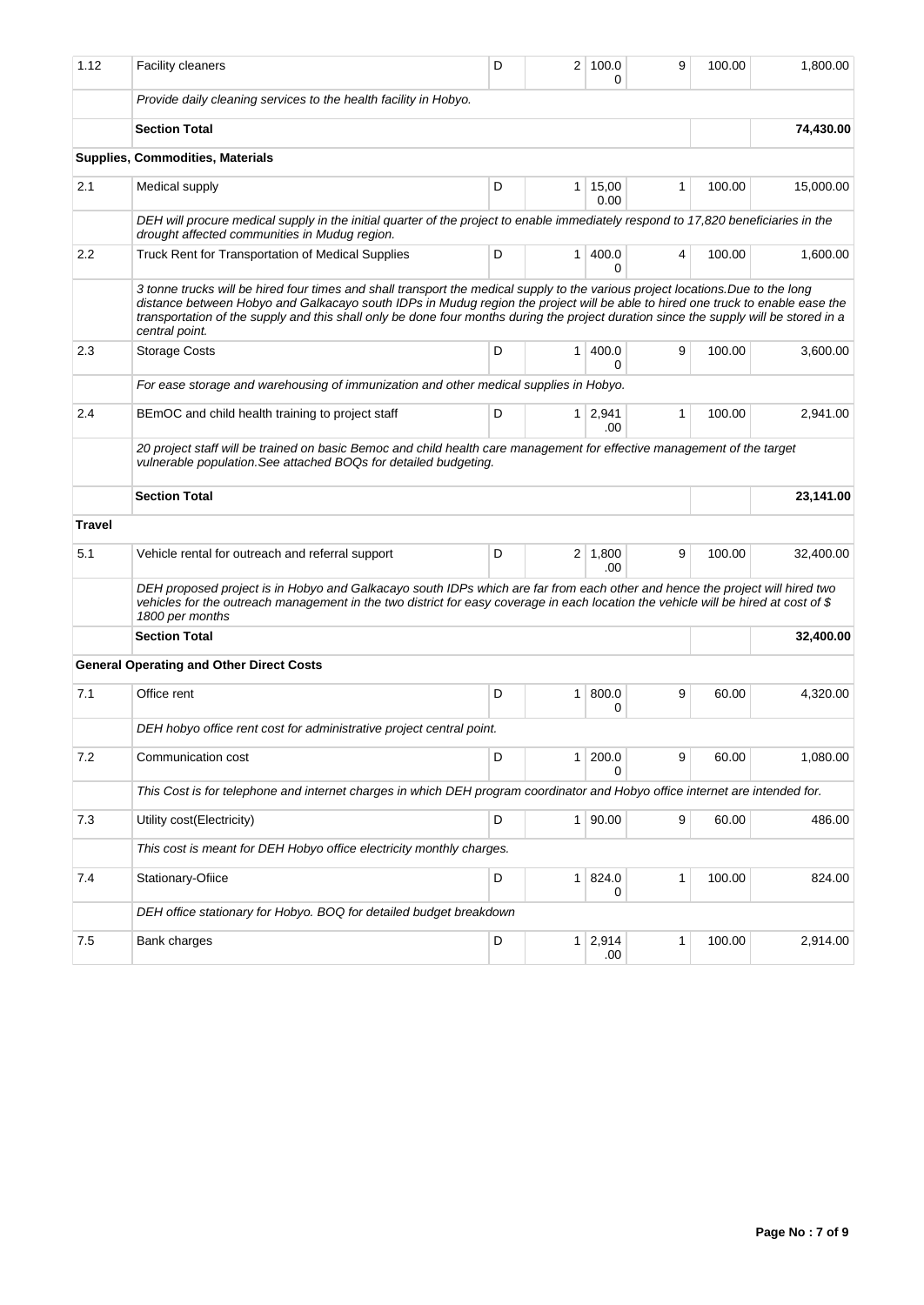| Bank transaction charges, calculated at 2%. |       |            |  |  |  |  |
|---------------------------------------------|-------|------------|--|--|--|--|
| <b>Section Total</b>                        |       |            |  |  |  |  |
| <b>SubTotal</b>                             | 46.00 | 139,595.00 |  |  |  |  |
| <b>Direct</b>                               |       | 139,595.00 |  |  |  |  |
| Support                                     |       |            |  |  |  |  |
| <b>PSC Cost</b>                             |       |            |  |  |  |  |
| <b>PSC Cost Percent</b>                     |       | 6.60       |  |  |  |  |
| <b>PSC Amount</b>                           |       | 9,213.27   |  |  |  |  |
| <b>Total Cost</b>                           |       | 148,808.27 |  |  |  |  |

**Project Locations**

| <b>Location</b>                 | <b>Estimated</b><br>percentage<br>of budget<br>for each<br><b>location</b> | <b>Estimated number of beneficiaries</b><br>for each location |              |                   |       |              | <b>Activity Name</b>                                                                                                                                                                                                                                                                                                                                                                                                                                                                                                                                                                             |
|---------------------------------|----------------------------------------------------------------------------|---------------------------------------------------------------|--------------|-------------------|-------|--------------|--------------------------------------------------------------------------------------------------------------------------------------------------------------------------------------------------------------------------------------------------------------------------------------------------------------------------------------------------------------------------------------------------------------------------------------------------------------------------------------------------------------------------------------------------------------------------------------------------|
|                                 |                                                                            | <b>Men</b>                                                    | <b>Women</b> | <b>Boys</b>       | Girls | <b>Total</b> |                                                                                                                                                                                                                                                                                                                                                                                                                                                                                                                                                                                                  |
| Mudug -> Gaalkacyo              | 25                                                                         | 205                                                           |              | 2,005 2,000 2,000 |       |              | 6,210 Activity 1.1.1 : Provide mobile outreach and<br>facility based treatment of common illnesses to<br>children under five boys and girls in Hoybo and<br>Galkacayo south IDPs Mudug region.<br>Activity 1.1.2 : Carry out vaccination against<br>vaccine preventable diseases for 6,000 boys,<br>6000 girls and 5000 women of child bearing age<br>(WCBA)<br>Activity 1.1.3 : Provision of facility and community<br>based ANC and PNC for 6000 Women of child<br>bearing age(WCBA)<br>Activity 2.1.1 : Training of 20 health workers on<br>communicable disease prevention and<br>management |
| Mudug -> Gaalkacyo -> Gaalkacyo | 25                                                                         | 200                                                           |              | 1,000 1,000 1,000 |       |              | 3,200 Activity 1.1.1 : Provide mobile outreach and<br>facility based treatment of common illnesses to<br>children under five boys and girls in Hoybo and<br>Galkacayo south IDPs Mudug region.<br>Activity 1.1.2 : Carry out vaccination against<br>vaccine preventable diseases for 6,000 boys,<br>6000 girls and 5000 women of child bearing age<br>(WCBA)<br>Activity 1.1.3 : Provision of facility and community<br>based ANC and PNC for 6000 Women of child<br>bearing age(WCBA)<br>Activity 2.1.1 : Training of 20 health workers on<br>communicable disease prevention and<br>management |
| Mudug -> Hobyo -> Hobyo         | 25                                                                         | 205                                                           |              | 505 1,500 1,500   |       |              | 3,710 Activity 1.1.1 : Provide mobile outreach and<br>facility based treatment of common illnesses to<br>children under five boys and girls in Hoybo and<br>Galkacayo south IDPs Mudug region.<br>Activity 1.1.2 : Carry out vaccination against<br>vaccine preventable diseases for 6,000 boys,<br>6000 girls and 5000 women of child bearing age<br>(WCBA)<br>Activity 1.1.3 : Provision of facility and community<br>based ANC and PNC for 6000 Women of child<br>bearing age(WCBA)<br>Activity 2.1.1 : Training of 20 health workers on<br>communicable disease prevention and<br>management |